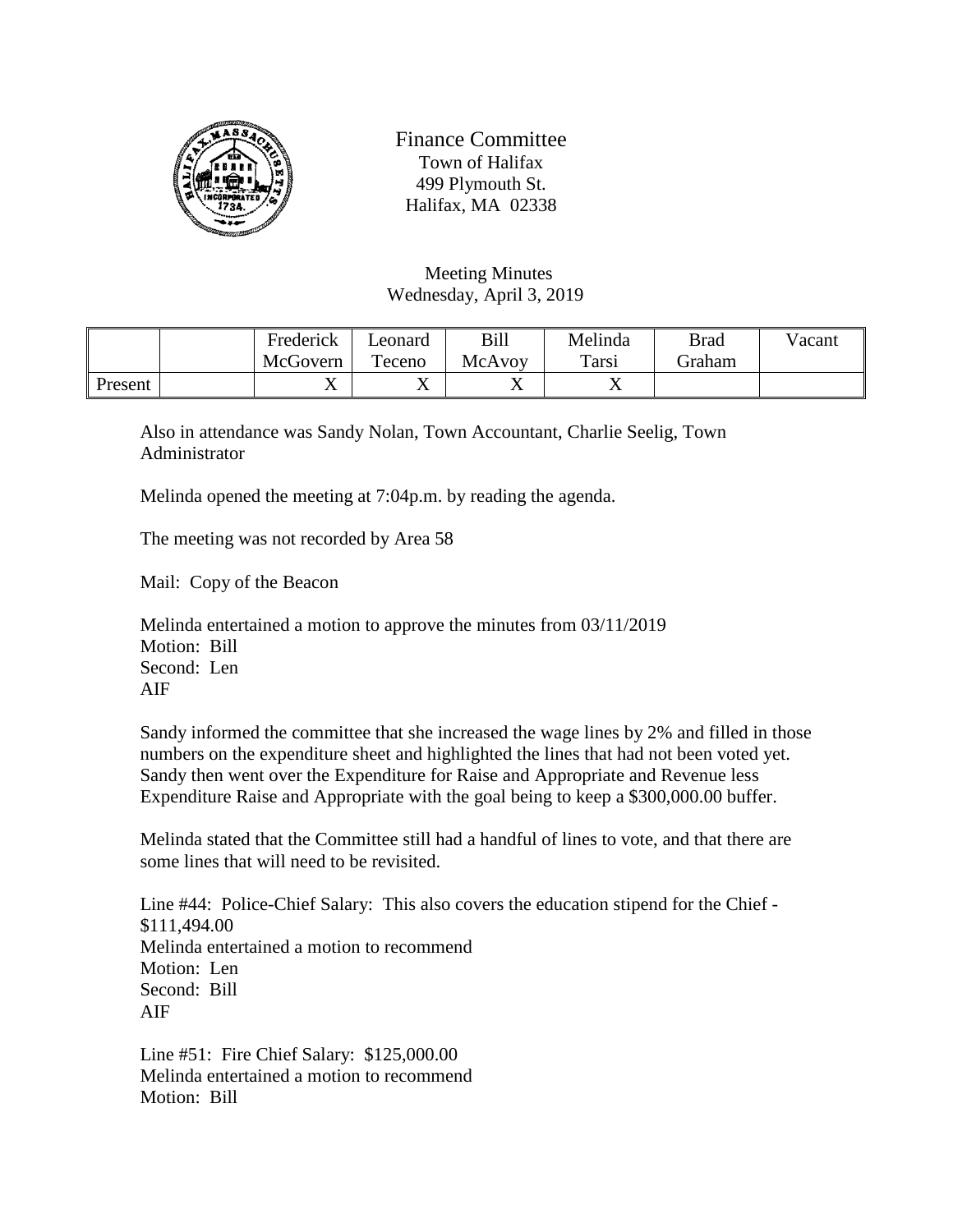Second: Len AIF

Line #83A: Highway Stormwater Management - \$114,300.00 Melinda entertained a motion to recommend Motion: Bill Second: Fred AIF

Line #131: Parks-Wages: \$100.00 Melinda entertained a motion to recommend Motion: Bill Second: Len AIF

Sandy pointed out that Article 5: Revolving Funds, does not have an amount because it's not an expenditure. It is a review of accounts being set up. Melinda entertained a motion to accept Motion: Bill Second: Len AIF

Article 11: Police Chief Contract - \$4,120.00 Melinda entertained a motion to recommend Motion: Bill Second: Len AIF

Article 7: Firefighter's Contract: \$68,340.00

Bill asked if this is a wage increase. Charlie stated it is a paramedic stipend and wage increase. The negotiations are done. It will now go to town meeting. Bill asked if this is a one year contract and Charlie stated it is a three year contract. Bill asked if this stipend gets included in their wage structure. Charlie said yes, it gets added to their per hour wage.

Melinda entertained a motion to recommend Motion: Bill Second: Fred AIF

Article #12: Town Administrator's Contract: \$13,677.00 Melinda entertained a motion to recommend Motion: Bill Second: Len AIF